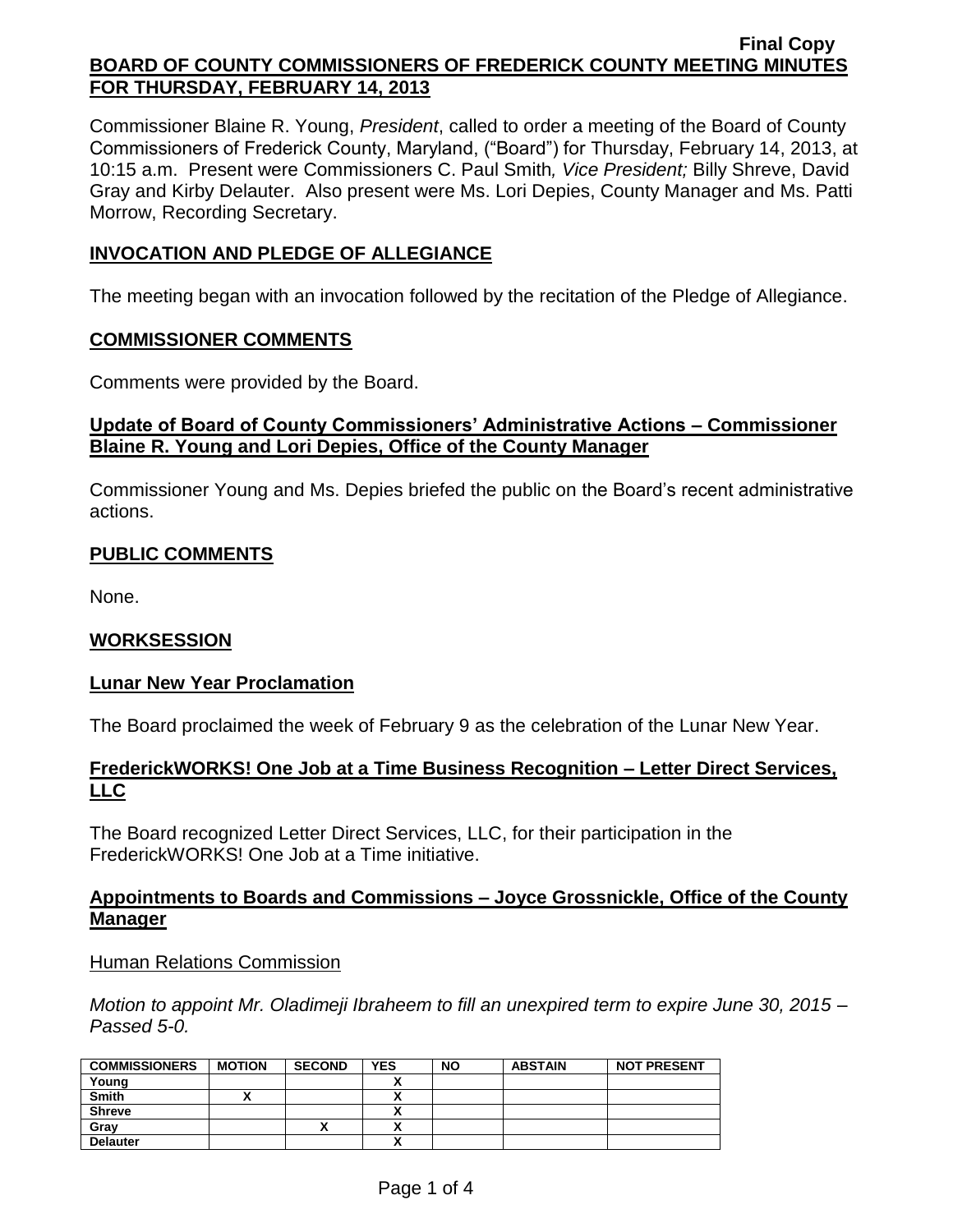Monocacy Scenic River Citizens Advisory Board

*Motion to appoint Mr. Jim Dertzbaugh to serve a four-year term to expire February 14, 2017 – Passed 5-0.*

| <b>COMMISSIONERS</b> | <b>MOTION</b> | <b>SECOND</b> | <b>YES</b>   | <b>NO</b> | <b>ABSTAIN</b> | <b>NOT PRESENT</b> |
|----------------------|---------------|---------------|--------------|-----------|----------------|--------------------|
| Young                |               |               |              |           |                |                    |
| <b>Smith</b>         |               |               |              |           |                |                    |
| <b>Shreve</b>        |               |               |              |           |                |                    |
| Grav                 |               |               |              |           |                |                    |
| <b>Delauter</b>      |               |               | $\mathbf{v}$ |           |                |                    |

(Commissioner Young passed the gavel to Commissioner Smith and left the room.)

### **CONSENT AGENDA**

The following item was listed on the consent agenda:

TransIT FY 2014 Grant Application Approval

*Motion to approve the consent agenda as presented – Passed 4-0.*

| <b>COMMISSIONERS</b> | <b>MOTION</b> | <b>SECOND</b> | <b>YES</b> | <b>NO</b> | <b>ABSTAIN</b> | <b>NOT PRESENT</b>       |
|----------------------|---------------|---------------|------------|-----------|----------------|--------------------------|
| Young                |               |               |            |           |                | $\overline{\phantom{a}}$ |
| <b>Smith</b>         |               |               |            |           |                |                          |
| <b>Shreve</b>        |               | '             |            |           |                |                          |
| Grav                 |               |               |            |           |                |                          |
| <b>Delauter</b>      |               |               | ~          |           |                |                          |

### **ADMINISTRATIVE BUSINESS**

### **Approval of City / County Memorandum of Understanding (MOU) for Bus Shelter Advertising – Nancy Norris, Citizens Services Division**

Ms. Norris commented on the MOU.

*Motion to approve the MOU as presented – Passed 4-0.*

| <b>COMMISSIONERS</b> | <b>MOTION</b> | <b>SECOND</b> | YES     | <b>NO</b> | <b>ABSTAIN</b> | <b>NOT PRESENT</b> |
|----------------------|---------------|---------------|---------|-----------|----------------|--------------------|
| Young                |               |               |         |           |                |                    |
| <b>Smith</b>         |               |               |         |           |                |                    |
| <b>Shreve</b>        |               |               |         |           |                |                    |
| Grav                 |               |               |         |           |                |                    |
| <b>Delauter</b>      |               |               | $\cdot$ |           |                |                    |

(Commissioner Smith returned the gavel to Commissioner Young.)

### **Email the Board of County Commissioners – Sherry Weakley, Interagency Information Technologies Division**

Ms. Weakley briefed the Board on the recent updates to the county website.

*No action was taken as this item was informational.*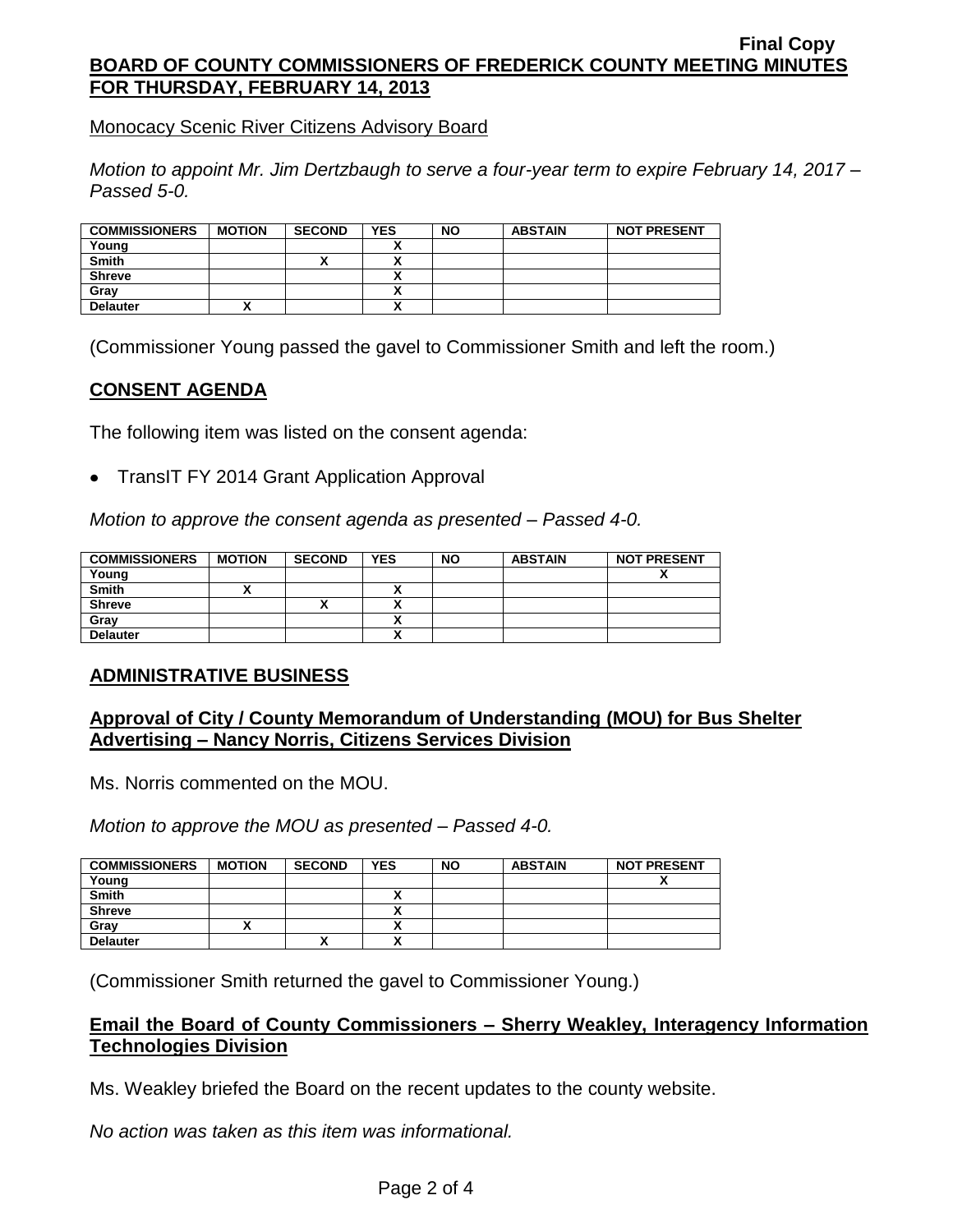### **General Discussion on Development Impact Fees – Erin White, Finance Division**

Ms. White reviewed the public facilities (schools and libraries) for which the county charges impact fees. Ms. White noted that the entire balance of the library impact fees could be used for construction or debt service on construction.

*By consensus the Board authorized the use of approximately \$1.6 million to pay against the outstanding debt on the libraries.*

The Board requested that future discussions be held on the library, school, and the possibility of fire and rescue impact fees.

## **Formulate the Proposed FY 2014-2019 Capital Improvements Program (CIP) – Kelly Weaver, Budget Office, Office of the County Manager**

Mr. Tom Meunier, Mr. Robert Shen and Mr. Jason Stitt, Public Works Division, commented on the following road and bridge projects: Reichs Ford Road, Phase II; Yeagertown Road; Reels Mill Road Phase 2, and Reels Mill Road Bridge.

Ms. Weaver indicated the issue of the Walkersville Library would be discussed on Thursday, February 21.

*No action was taken.*

### **Scheduling of the Tier Map/Reconsideration of County Staff's Draft Map - Commissioner Blaine Young and Eric Soter, Community Development Division**

Commissioner Young briefed the Board on his recent meeting with Mr. Richard Hall, Secretary of the Maryland Department of Planning, regarding the adoption of the Septic Bill Growth Tier maps as required in Senate Bill 236. As a result of the clarification of the county's strong rural zoning, Mr. Hall Indicated the county would be eligible for an exemption from the Tier  $4^{\degree}$ provisions of the law. However, an adopted tier map that met the requirements of the law would need to be submitted to the state. Mr. Soter requested the scheduling of a meeting to reconsider the staff draft map that had been previously presented to the Board.

*Motion to hold a meeting on Tuesday, February 26 at 7:00 p.m. to reconsider the draft staff recommended Tier 4 map – Passed 5-0.*

| <b>COMMISSIONERS</b> | <b>MOTION</b> | <b>SECOND</b> | <b>YES</b>   | <b>NO</b> | <b>ABSTAIN</b> | <b>NOT PRESENT</b> |
|----------------------|---------------|---------------|--------------|-----------|----------------|--------------------|
| Young                |               |               | $\mathbf{v}$ |           |                |                    |
| <b>Smith</b>         |               |               |              |           |                |                    |
| <b>Shreve</b>        |               |               |              |           |                |                    |
| Grav                 |               |               |              |           |                |                    |
| <b>Delauter</b>      |               |               | ↗            |           |                |                    |

### **Legislative Issues – John Mathias, Office of the County Attorney and Ragen Cherney, Office of the County Manager**

Mr. Mathias and Mr. Cherney briefed the Board on the issues before the Frederick County delegation members.